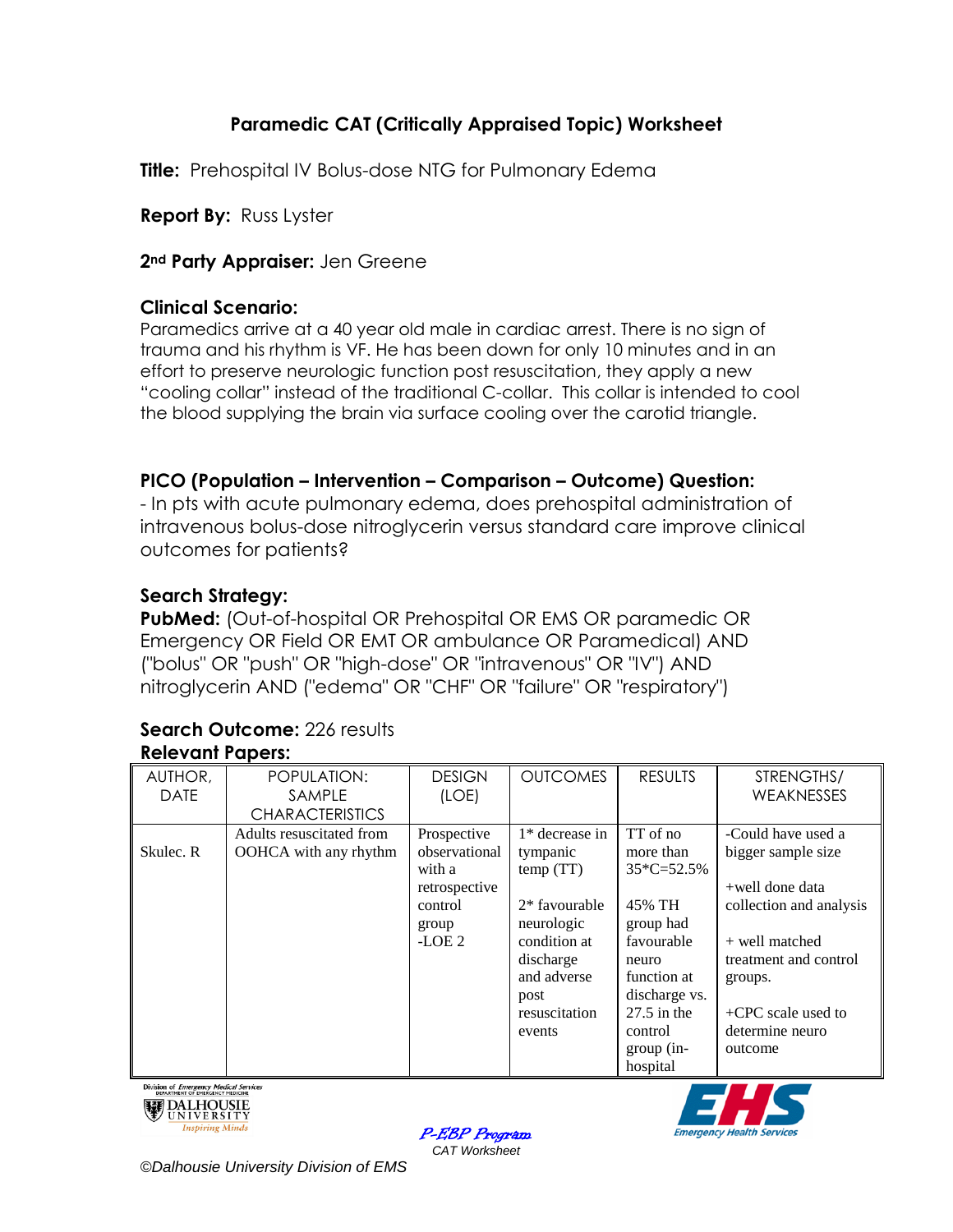|             |                                                                         |                                       |                                                  | cooled)                                                |                                                                       |
|-------------|-------------------------------------------------------------------------|---------------------------------------|--------------------------------------------------|--------------------------------------------------------|-----------------------------------------------------------------------|
| Bernard. S. | 234 adult pts resuscitated<br>for OOHCA with an<br>initial rhythm of VF | Prospective<br><b>RCT</b><br>$-LOE1$  | Functional<br>status at<br>hospital<br>discharge | Prehospital<br>cooling had<br>47.5 %<br>favourable     | +Large sample<br>+Good blinding<br>+Effective                         |
|             |                                                                         |                                       | (eg: home or<br>rehab)                           | discharge vs.<br>52.6 % of                             | randomization                                                         |
|             |                                                                         |                                       |                                                  | the in<br>hospital<br>cooled<br>group.                 | -8 in the treatment<br>group received no<br>cooling due time to<br>ER |
| Bruel, C.   | 33 Adult comatose pts<br>with non-traumatic<br>OOHCA with any rhythm    | Prospective<br>observational<br>study | Esophageal<br>temp<br>Neuro<br>outcome after     | Temp was<br>reduced in<br>all 33 pts by<br>a median of | -no randomization<br>-no comparison group                             |
|             |                                                                         |                                       | 6 months                                         | $2.1 *C$<br>4 pt<br>discharged 3<br>had a<br>favorable | -small sample size<br>+ well executed<br>protocol                     |
|             |                                                                         |                                       |                                                  | neurological<br>CPC score                              | +used CPC scale to<br>determine neuro<br>outcome                      |

**Comments**: - most pts also received in-hospital cooling

- VF as an initial rhythm is noted in each study to be an important determinant of favourable outcomes
- Pulmonary edema is a potential side effect of induced hypothermia.
- These pts where paralysed during the extent of their hypothermia

**Consider:** *Why would you NOT change practice, based on this article?*

In reference to the initial question there was a fair amount of drift. All *these prehospital studies used cold infusions as opposed to surface cooling. With this available evidence I cannot support a proposed change in protocol to include cooling collars.*

Lowering the pts temperature to hypothermic levels took ice-cold saline in *considerable amounts over time. It is difficult to imagine that a simple cooling collar would achieve similar results.* 

*There is currently no evidence on the cooling collar.*

*Inducing hypothermia has potential side effects of pulmonary edema and the protocol must include the use of paralytic*





P-EBP Program *CAT Worksheet*